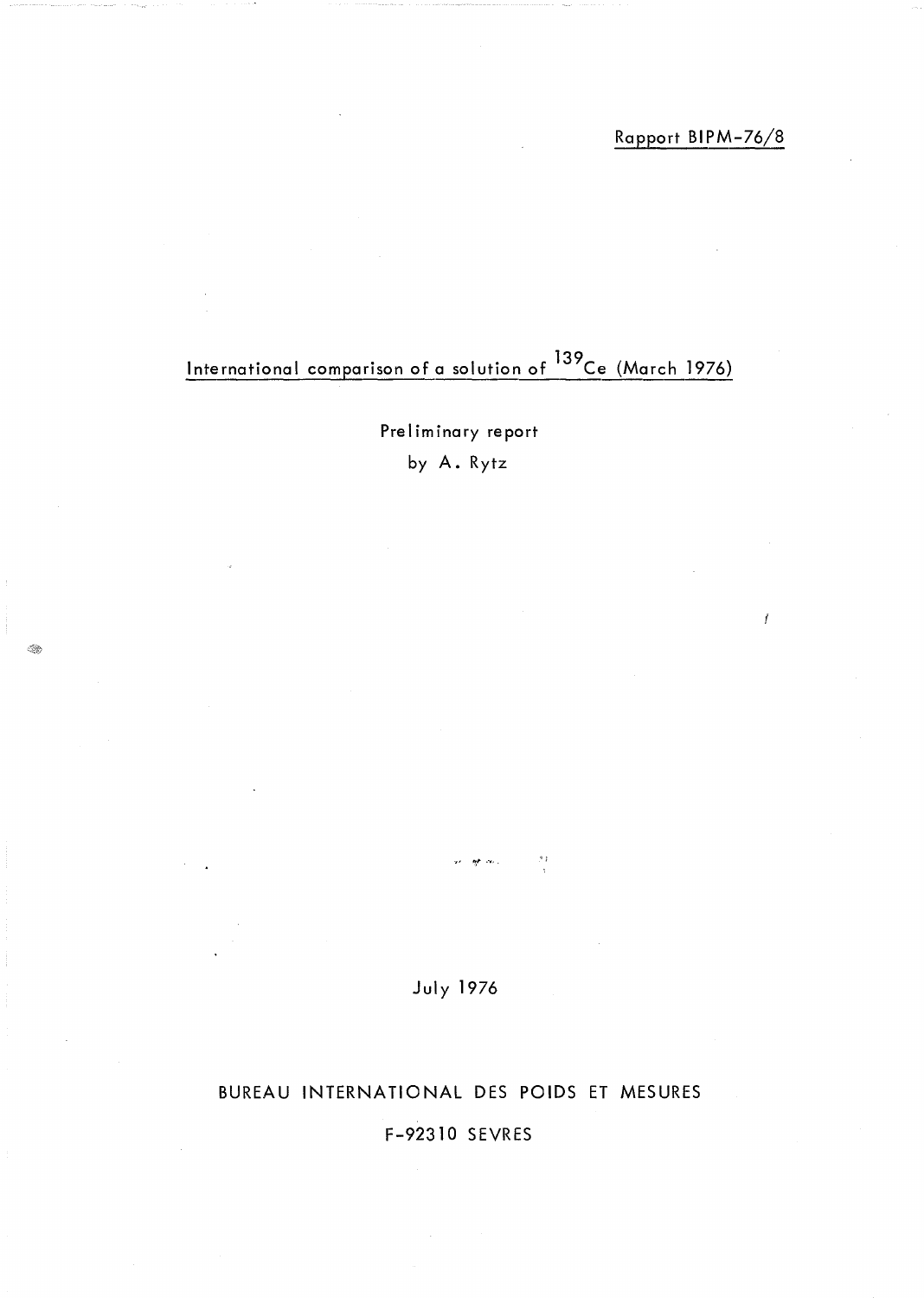# List of the laboratories having submitted their results by 1976-07-05

| 1. AAEC                         | Australian Atomic Energy Commission, Lucas Heights, Australia                                          |
|---------------------------------|--------------------------------------------------------------------------------------------------------|
| 2. AECL                         | Atomic Energy of Canada Limited, Chalk River, Canada                                                   |
| 3. AIEA                         | Agence Internationale de l'Energie Atomique, Vienna, Austria                                           |
| 4. ASMW                         | Amt für Standardisierung, Messwesen und Warenprüfung, Berlin,<br>Democratic Republic of Germany        |
| 5. BARC                         | Bhabha Atomic Research Centre, Trombay, India                                                          |
| 6. BCMN                         | Bureau Central de Mesures Nucléaires d'Euratom, Geel, Belgium                                          |
| 7. BIPM                         | Bureau International des Poids et Mesures, Sèvres, France                                              |
| 8. ETL                          | Electrotechnical Laboratory, Tokyo, Japan                                                              |
| 9. IEA                          | Instituto de Energia Atômica, Pinheiros-São Paulo, Brazil                                              |
| 10. IER                         | Institut d'Electrochimie et de Radiochimie de l'Ecole Polytechnique<br>Fédérale, Lausanne, Switzerland |
| 11. IMM                         | Institut de Métrologie D.I. Mendéléev, Leningrad, USSR                                                 |
| 12. IRK                         | Institut für Radiumforschung und Kernphysik, Vienna, Austria                                           |
| 13. LMRI                        | Laboratoire de Métrologie des Rayonnements lonisants, Saclay, France                                   |
| 14. NBS                         | National Bureau of Standards, Washington, D.C., USA                                                    |
| 15. NPL<br>$\ddot{\phantom{a}}$ | National Physical Laboratory; Teddington, United Kingdom                                               |
| 16. NPRL                        | National Physical Research Laboratory, Pretoria, South Africa                                          |
| 17. NRCC                        | National Research Council of Canada, Ottawa, Canada                                                    |
| 18. PTB                         | Physikalisch-Technische Bundesanstalt, Braunschweig, Federal<br>Republic of Germany                    |
| 19. SCK                         | Studiecentrum voor Kernenergie, Mol, Belgium                                                           |
| 20. UVVVR                       | Ústav pro výzkum, výrobu a využití radioisotopů, Prague, ČSSR                                          |

Q.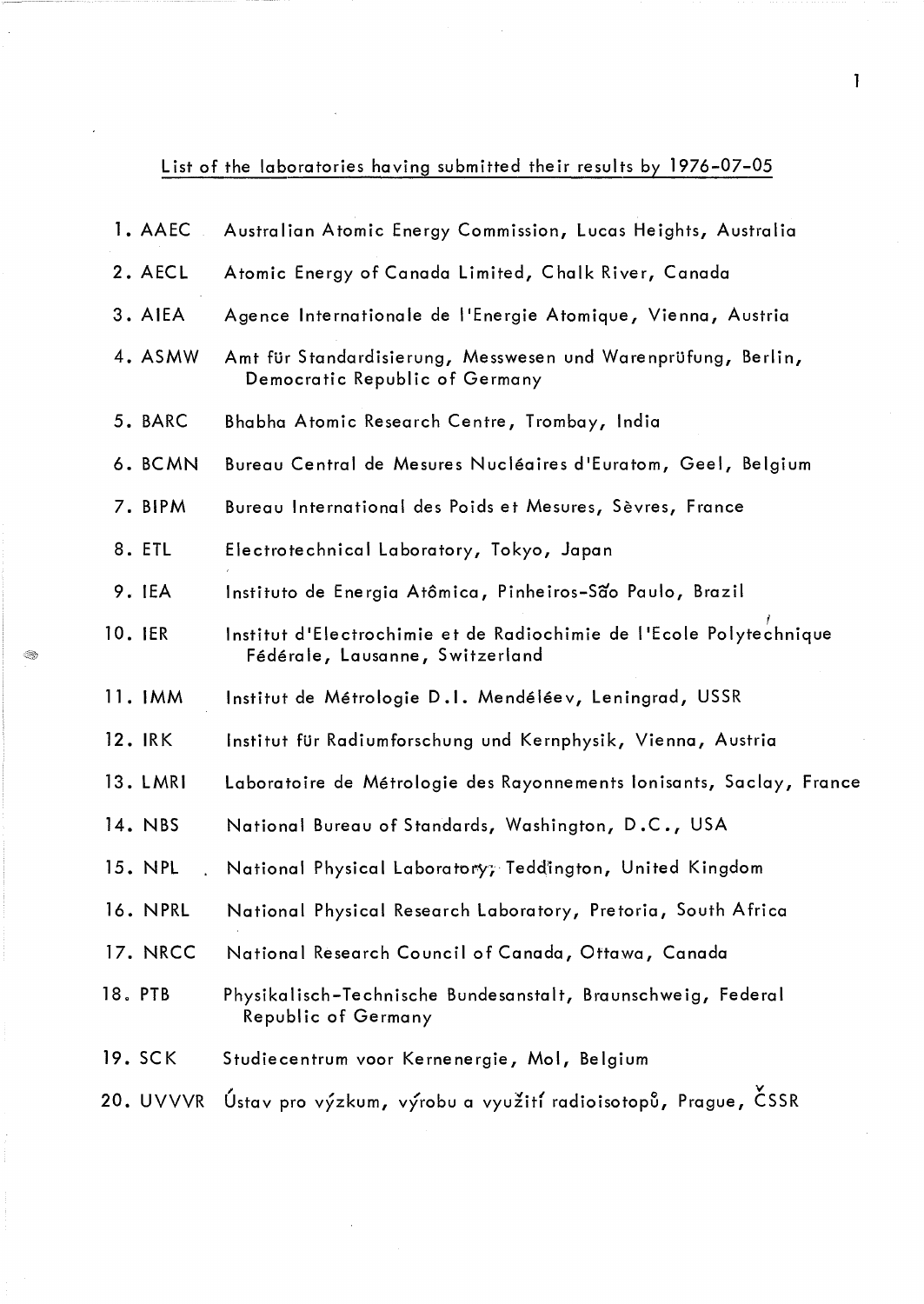| Labora-<br>tory | Method<br>used                      | Sources<br>Range          | Total                                  | Proportional counter<br>Gas          | Gamma ray counter<br>Nal(TI) crystals | Dead times<br>$(\mu s)$         |                                |                    |                        | Resolving<br>time    |     |             |     |                                               |             |
|-----------------|-------------------------------------|---------------------------|----------------------------------------|--------------------------------------|---------------------------------------|---------------------------------|--------------------------------|--------------------|------------------------|----------------------|-----|-------------|-----|-----------------------------------------------|-------------|
|                 |                                     | $\circ$ f<br>mass<br>(mg) | backing<br>$\frac{mass}{(\mu g/cm^2)}$ |                                      | Pressure<br>(kPa)                     | Discr.<br>level<br>(keV)        | Num-<br>ber                    | (mm)               | Diam.   Height<br>(mm) | $\tau_{\beta}$       |     | $\tau_{y}$  |     | $\tau_{\rm r}$ ( $\mu$ s)                     |             |
|                 | 1)                                  |                           |                                        | 2)                                   |                                       |                                 |                                |                    |                        | 3)                   |     | 3)          |     | 3)                                            |             |
| AAEC            | $4 \overline{1}$ PC - $\gamma$      | $22 - 55$                 | 30-2050                                | CH <sub>4</sub><br>$Ar/CH_A$         | atm.                                  | 0.3                             |                                | 75                 | 25                     | 9.00                 | (5) | 20.0        |     | $(2)$ 1.175 $(1)$                             |             |
| AECL            | $4 \overline{b}$ PC $-y$<br>4)      | $16 - 53$<br>$14 - 45$    | $\approx 16$<br>$\approx 16$           | $CH_{\Lambda}$<br>Ar/CH <sub>4</sub> | atm.<br>$\mathbf{H}$                  | $\approx 0.1$<br>$\mathbf{u}$   | $\overline{2}$<br>$\mathbf{H}$ | 76<br>$\mathbf{H}$ | 76<br>$\mathbf{H}$     | 2.049(6)<br>2.020(6) |     |             |     | $2.043(6)$ 0.6430 (3)<br>$2.016(6)$ 0.6645(3) |             |
| <b>AIEA</b>     | $4\pi$ PC- $\gamma$                 | $9 - 20$                  | 40                                     | $CH_{4}$                             | atm.                                  | $0.17$ or<br>0.7                |                                | 76                 | 76                     | 4.087(12)            |     |             |     | 4.085(12)0.9507(42)                           |             |
| <b>ASMW</b>     | $4 \overline{11}$ PC - $\gamma$     | $11 - 33$                 | 30                                     | $C_3H_8$                             | atm.                                  | 0.25                            | 2(1)                           | 102                | 76                     | 4.008(18)            |     |             |     | 4.000(18)1.046                                | (6)         |
| <b>BARC</b>     | $4$ $\overline{1}$ PC $-y$          | $10 - 60$                 | $\approx 35$                           | $Ar/CH_4$                            | atm.                                  | 0.2                             |                                | 76                 | 76                     | 10 <sup>°</sup>      |     | $(1)$   10  |     | $(1)$   1.8                                   | (2)         |
| <b>BCMN</b>     | $4\overline{11}$ PC - $\gamma$      | 15                        | 50                                     | $.$ Ar/CH <sub>4</sub>               | atm.                                  |                                 | $\overline{2}$                 | 75                 | 50                     | $\approx$ 7          |     | $\approx$ 7 |     | 0.99                                          |             |
| <b>BIPM</b>     | $4 \overline{H}$ PC- $\gamma$<br>5) | $13 - 184$<br>$54 - 123$  | 20<br>20                               | Ar/CH <sub>4</sub>                   | atm.<br>11                            | $\approx 0.075$<br>$\mathbf{H}$ | $\mathbf{H}$                   | 75<br>$\mathbf{H}$ | 50<br>$\mathbf{R}$     | 4.43                 | (1) | 4.48        |     | $(1)$   1.05                                  | (1)         |
| <b>ETL</b>      | $4\overline{1}$ PC- $\gamma$        | $8 - 20$                  | 30                                     | $P - 10$<br>CH <sub>4</sub>          | atm.                                  | 0.2                             | $\overline{2}$                 | 76                 | 76                     | 4.35                 | (5) | 2.11        |     | $(5)$ 0.6887 (28)                             |             |
| <b>IEA</b>      | $4\overline{11}$ PC- $\gamma$       | $30 - 40$                 | 35                                     | $Ar/CH$ <sub>4</sub>                 | atm.                                  | 0.05                            | $2\overline{ }$                | 76                 | 76                     | 3.01                 | (2) | 3.01        |     | $(2)$   1.04                                  | (1)         |
| <b>IER</b>      | $4\bar{\text{I}}$ PC- $\gamma$      | $13 - 86$                 | 50                                     | CH <sub>4</sub>                      | atm.                                  | 1.0                             | $\mathbf{I}$                   | 76                 | 76                     | 2.201(1)             |     |             |     | $2.196(1)$ 0.775                              | (2)         |
| <b>IMM</b>      | $4\pi PC - Y$                       | $40 - 80$                 | $30 - 40$                              | $Ar/CH_4$                            | atm.                                  | $0 - 2$                         |                                | 40                 | 30                     | 1.36                 | (2) | 1.36        | (2) | 1.475<br>$\frac{1}{2.080}$ (10)               |             |
|                 | $KX(Nal)-\gamma$                    | 120-300                   |                                        |                                      |                                       |                                 | $\mathbf{1}$                   | 30                 | 20                     | 2.34                 | (5) | 2.34        | (5) | 0.915<br>1.475                                | (7)<br>(10) |
|                 | $2$ TPCLX- $\gamma$                 | $\mathbf{H}$              |                                        | $Ar/CH_4$                            | atm.                                  | 0.1                             |                                | 40                 | 30                     | 2.34                 | (5) | 2.34        | (5) | 1.475)<br>2.08                                | (10)        |

Summary of the forms filled in by the participants

◈

 $\overline{2}$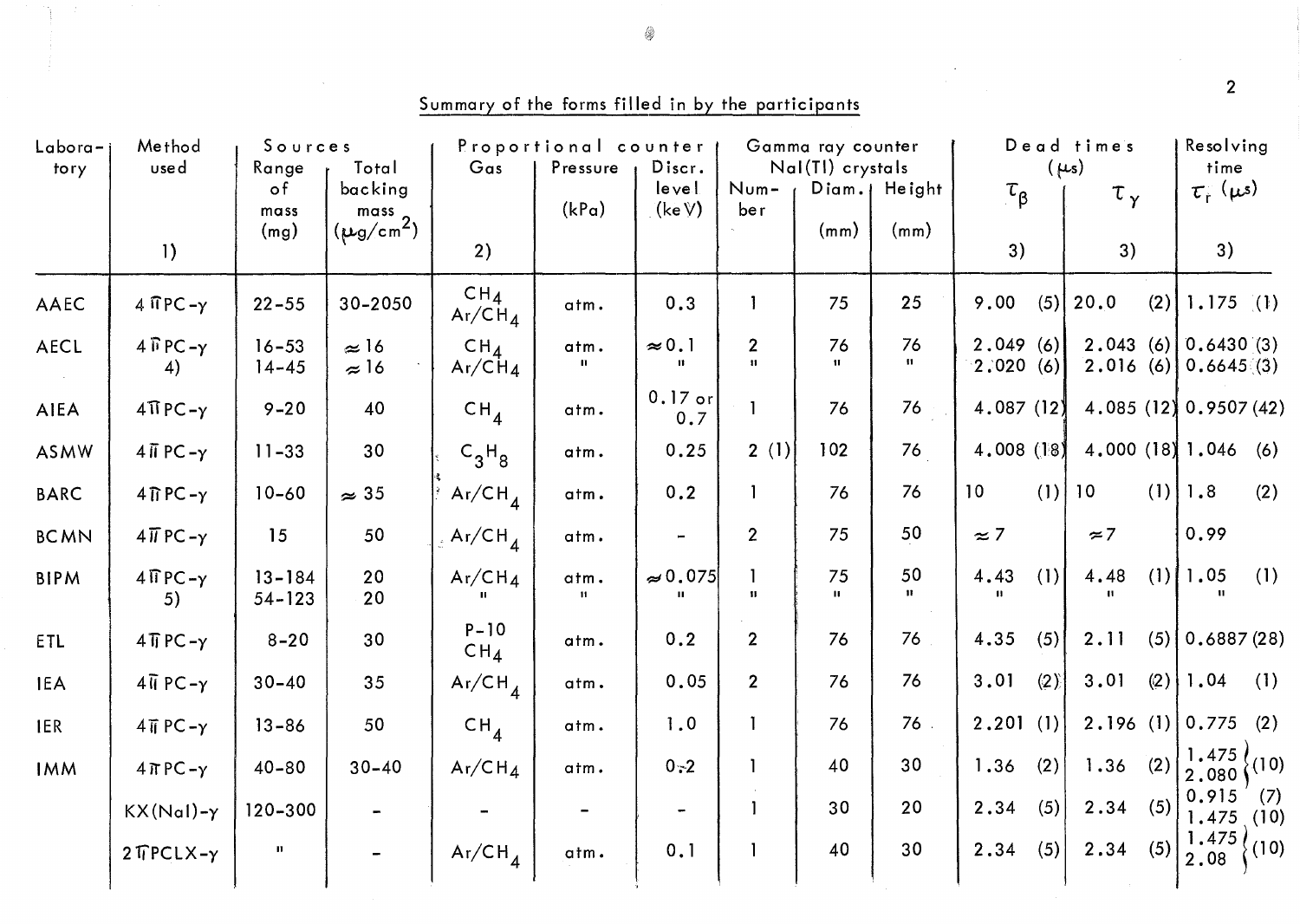| Sources<br>Labora-<br>Method<br>Range<br>Total<br>used<br>tory |                                                                                                               |                                                  |                                                    | Proportional counter<br>Pressure<br>Discr.<br>Gas |                                            |                                             | Gamma ray counter<br>Nal(TI) crystals                          | Dead times<br>$(\mu s)$                            |                                                    |                             |                          | Resolving<br>time            |     |                                                          |            |
|----------------------------------------------------------------|---------------------------------------------------------------------------------------------------------------|--------------------------------------------------|----------------------------------------------------|---------------------------------------------------|--------------------------------------------|---------------------------------------------|----------------------------------------------------------------|----------------------------------------------------|----------------------------------------------------|-----------------------------|--------------------------|------------------------------|-----|----------------------------------------------------------|------------|
|                                                                |                                                                                                               | $\circ$ f<br>mass<br>(mg)                        | backing<br>mass<br>$(\mu$ g/cm <sup>2</sup> )      |                                                   | (kPa)                                      | level<br>(keV)                              | Num-<br>be r                                                   | (mm)                                               | Diam.   Height<br>(mm)                             | $\tau_{\beta}$              |                          | $\tau_{\gamma}$              |     | $\tau_{\rm r}$ ( $\mu$ s)                                |            |
|                                                                | $\left  \cdot \right $                                                                                        |                                                  |                                                    | 2)                                                |                                            |                                             |                                                                |                                                    |                                                    | 3)                          |                          | 3)                           |     | 3)                                                       |            |
| <b>IRK</b>                                                     | $4\pi$ (Nal) $\gamma$                                                                                         | $\overline{6)}$<br>$14 - 35$                     |                                                    |                                                   |                                            |                                             |                                                                | 127                                                | $7)$ 127                                           |                             |                          | 10.3                         | (2) |                                                          |            |
| LMRI                                                           | $4\overline{11}$ PC $-\gamma$                                                                                 | $15 - 25$                                        | $100 - 160$                                        | $Ar/CH_4$                                         | atm.                                       | $\approx 0.1$                               | 8)                                                             | 44                                                 | 3                                                  | 5.200(25)                   |                          | $5.200(25)$ 0.973 (2)        |     |                                                          |            |
| <b>NBS</b>                                                     | $4\overline{\textsf{1}}$ PPC - $\gamma$<br>$4$ $\overline{1}$ PC $-y$                                         | 9)<br>$16 - 48$<br>$16 - 48$                     | $20 - 30$<br>$20 - 30$                             | $Ar/CH_A$<br>$Ar/CH_4$                            | 1 430<br>atm.                              | $1 - 20$<br>0.75                            | $\overline{2}$<br>$\overline{2}$                               | 76<br>76                                           | 76<br>76                                           | 20.0<br>5.12                |                          | (12) 20.0 <br>$(49)$ 5.24    |     | $(12)$ 0.60<br>$(20)$ 0.47                               | (5)<br>(2) |
| <b>NPL</b>                                                     | $4 \overline{\text{H}}$ PC $-\gamma$<br>$4 \hat{\mathbf{i}}$ PC- $\gamma$<br>$4\hat{\mathbf{1}}$ LS- $\gamma$ | $29 - 49$<br>$28 - 35$<br>$15 - 30$              | 50<br>5) 50                                        | Ar/CH <sub>4</sub><br>Ar/CH <sub>4</sub>          | atm.<br>$\mathbf{H}$                       | 0.3<br>0.3                                  | $\overline{2}$<br>$\overline{2}$                               | 100<br>100<br>100                                  | 75<br>75<br>100                                    | 1.527<br>24.6               | (5)<br>(1)               | 3.0<br>1.96                  |     | $(5)$ 0.716 (5)<br>$(5)$ 0.25                            | (1)        |
|                                                                | $4\overline{1}$ Si(Li)- $\gamma$                                                                              | $16 - 21$                                        | 200                                                |                                                   |                                            |                                             | $\overline{2}$                                                 | 76<br>100                                          | 76<br>150<br>10)                                   | 8,00                        | (1)                      | 6.01                         |     | $(2)$ 2.95                                               | (5)        |
| NPRL                                                           | $4\pi LS - \gamma$                                                                                            | $32 - 59$                                        |                                                    |                                                   |                                            |                                             |                                                                | 76                                                 | 76                                                 | 1.25                        | (2)                      | 3.23                         |     | $ 0.502 11\rangle$<br>$(10)$ 0.510 (3)<br> 0.513         |            |
| <b>NRCC</b>                                                    | $4\hat{u}$ PPC $-\gamma$<br>12)<br>$\mathbf{H}$<br>13)<br>AC<br>14)                                           | $20 - 25$<br>$20 - 25$<br>$20 - 25$<br>$20 - 25$ | $\approx 40$<br>-91<br>$\mathbf{H}$<br>$\mathbf H$ | $Ar/CH_4$<br>u                                    | 1584<br>Ħ.<br>$\mathbf{H}$<br>$\mathbf{H}$ | $0.6 - 6.0$<br>$\mathbf{H}$<br>$\mathbf{H}$ | $\overline{2}$<br>$\mathbf{H}$<br>$\mathbf{H}$<br>$\mathbf{H}$ | 76<br>$\mathbf{H}$<br>$\mathbf{H}$<br>$\mathbf{H}$ | 76<br>$\mathbf{H}$<br>$\mathbf{H}$<br>$\mathbf{u}$ | 2.03<br>2.03<br>2.12<br>5.4 | (2)<br>(2)<br>(2)<br>(1) | 2.04<br>2.04<br>2.10<br>2.07 | (2) | $(2)$ 0.982 (10)<br>$(2)$ 0.982 (10)<br>$(2)$ 0.976 (10) |            |
| PTB                                                            | $4\overline{11}$ PC - $\gamma$                                                                                | $17 - 19$                                        | 45                                                 | CH <sub>4</sub>                                   | atm.                                       | 0.5                                         |                                                                | 75                                                 | 75                                                 | 2.98                        | (3)                      | 3.00                         |     | $(3)$ 2.87                                               | (3)        |
| <b>SCK</b>                                                     | $4 \overline{u}$ PC - $\gamma$<br>$4\overline{11}$ PPC - $\gamma$<br>$4\pi$ (CsI) $\gamma$                    | $4 - 20$<br>15)                                  | 10                                                 | $\langle$ Ar/CH <sub>4</sub>                      | atm. $17$<br>540                           | 0, 04<br>not det.                           | $ 2 \t16 $                                                     | 76<br>76<br>25                                     | 76<br>76<br>13                                     | 15.0<br>15.0                | (5)<br>(5)               | 2.2<br>2.2                   |     | $(1)$  2.0<br>$(1)$  2.0                                 | (1)<br>(1) |
| <b>UVVVR</b>                                                   | $4\overline{11}$ PPC - $\gamma$                                                                               | $19 - 25$                                        | $\approx 40$                                       | $Ar/CH_4$                                         | $\approx$ 500                              | $\approx$ 1                                 | $\overline{2}$                                                 | 75                                                 | 50                                                 | 6.57                        | (5)                      | 4.12                         |     | $(5)$  1.98                                              | (8)        |

Summary of the forms filled in by the participants (cont'd)

◈

 $\overline{3}$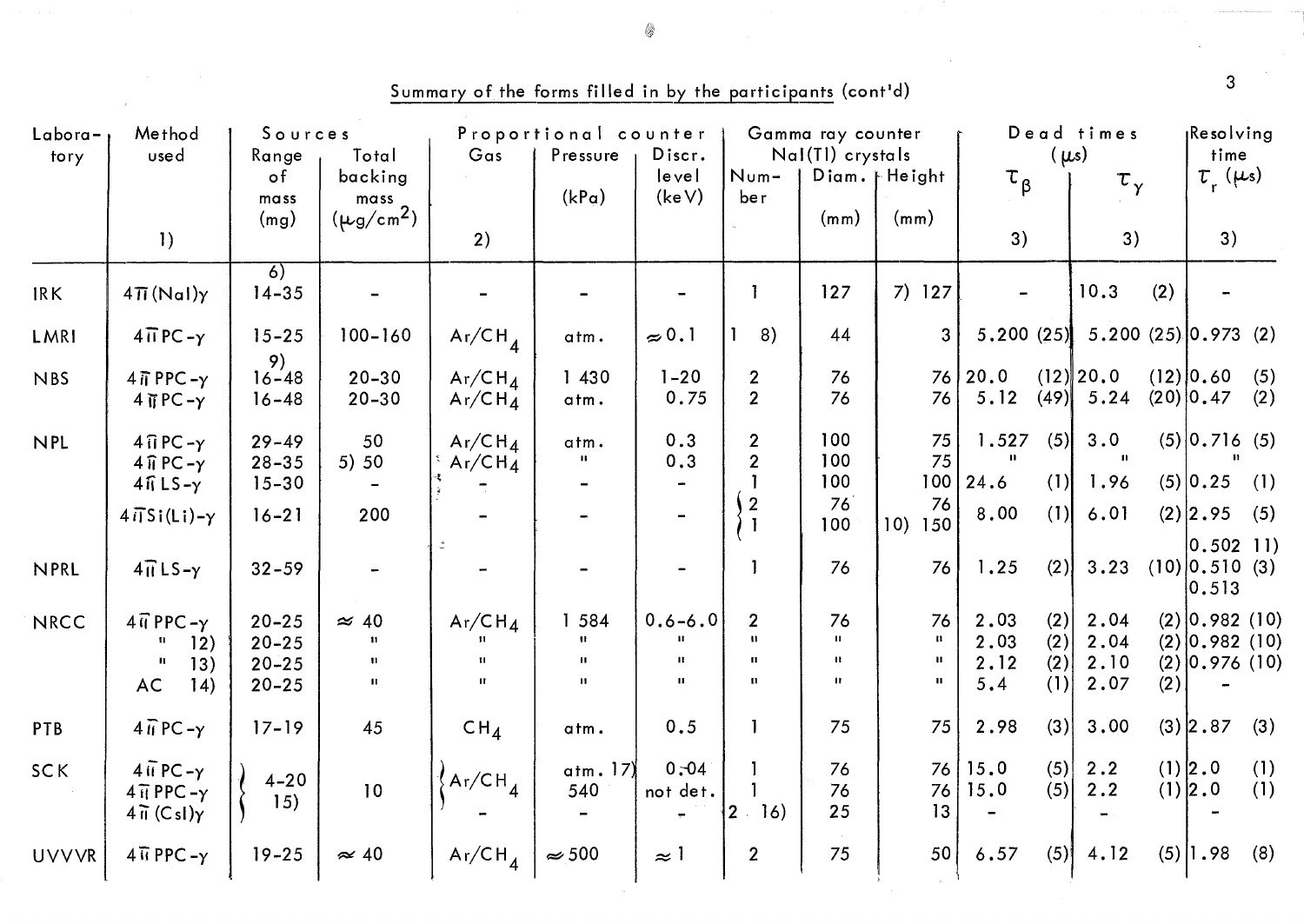| $Labora -$<br>tory | $\gamma$ channel<br>setting<br>(keV) |                  | Number of sources<br>measured<br>with I without<br>var. of $N_c/N_y$ | Range<br>o f<br>$N_c/N_{\gamma}$<br>(% ) | Slope to<br>intercept<br>$-1)$<br>ratio | Radioactive<br>concentration<br>$1976 - 03 - 15$<br>0 h UT | Standard<br>error of<br>the mean | 1 Number of 1<br>degrees of<br>freedom | Total syst.<br>uncertainty<br>of the final<br>result |
|--------------------|--------------------------------------|------------------|----------------------------------------------------------------------|------------------------------------------|-----------------------------------------|------------------------------------------------------------|----------------------------------|----------------------------------------|------------------------------------------------------|
|                    |                                      |                  |                                                                      |                                          |                                         | (Bq/mg)                                                    | (Bq/mg)                          |                                        | (Bq/mg)                                              |
| <b>AAEC</b>        | $161 - 171$                          | $\overline{4}$   | 6                                                                    | $16 - 59$                                | 0.199 18<br>(18)                        | 710.24                                                     | 0.82                             | 13                                     | 1.78                                                 |
| AECL               | $125 - 200$<br>$120 - 200$           | 16<br>15         | $\mathbf 0$<br>$\mathbf 0$                                           | $8 - 57$<br>$9 - 54$                     | 0.200 32<br>(4)<br>0.200 39<br>(7)      | 710.55<br>710.46                                           | 0.09<br>0.12                     | 208<br>178                             | 0.34<br>0.61                                         |
| <b>AIEA</b>        | $60 - 240$                           | 10 <sub>o</sub>  | 20                                                                   | $9 - 79$                                 | 0.198 72<br>(25)                        | 711.59                                                     | 0.33                             |                                        | 0.71                                                 |
| ASMW               | $100 - 200$                          | 9                | $\mathbf 0$                                                          | $8 - 55$                                 | 0.20164<br>(7)                          | 711.1                                                      | 0.7                              | 9                                      | 1.9                                                  |
| <b>BARC</b>        |                                      | $\overline{4}$   | 29.3                                                                 | $7 - 29$                                 | 0.1970<br>(4)                           | 712.2                                                      | 1.1                              | 640(?)                                 | 3.8                                                  |
| <b>BCMN</b>        |                                      | 8                | $\mathbf 0$<br>$\alpha=\frac{1+\epsilon}{2\epsilon}$                 | $10 - 40$                                | (6)<br>0.2104                           | 709.98                                                     | 0.21                             | >10                                    | 4.62                                                 |
| <b>BIPM</b>        | $140 - 190$<br>机                     | 6<br>10          | 4<br>$\overline{2}$                                                  | $15 - 47$<br>$15 - 37$                   | 0.2036<br>(8)<br>0.2029<br>(3)          | 710.56<br>711.68                                           | 2.02<br>0.81                     | 25<br>31                               | 8.24<br>3.27                                         |
| <b>ETL</b>         | $130 - 200$                          | 10               | 10                                                                   | $14 - 48$                                | 0.2014<br>(6)                           | 710.37                                                     | 0.96                             | 37                                     | 3.48                                                 |
| <b>IEA</b>         | $148 - 200$                          | $\mathbf{3}$     | 50                                                                   | $14 - 44$                                | (7)<br>0.2067                           | 708.5                                                      | 0.3                              | 44                                     | 1.5                                                  |
| <b>IER</b>         |                                      | 8                | 46                                                                   | $14 - 45$                                | 0.200 36<br>(16)                        | 709.86                                                     | 0.08                             | 45                                     | 2.13                                                 |
| <b>IMM</b>         |                                      | 5                | $\overline{0}$                                                       | $18 - 40$                                |                                         | 710.47                                                     | 0.71                             | 3                                      | $+0.78$<br>$-1.07$                                   |
|                    |                                      | 0<br>$\mathbf 0$ | 13<br>13                                                             |                                          |                                         | 709.01<br>708.05                                           | 0.35<br>0.35                     | 12<br>12                               | 4.96<br>5.67                                         |

Summary of the forms filled in by the participants (cont'd)

 $\overline{4}$ 

 $\frac{1}{2}$ 

◈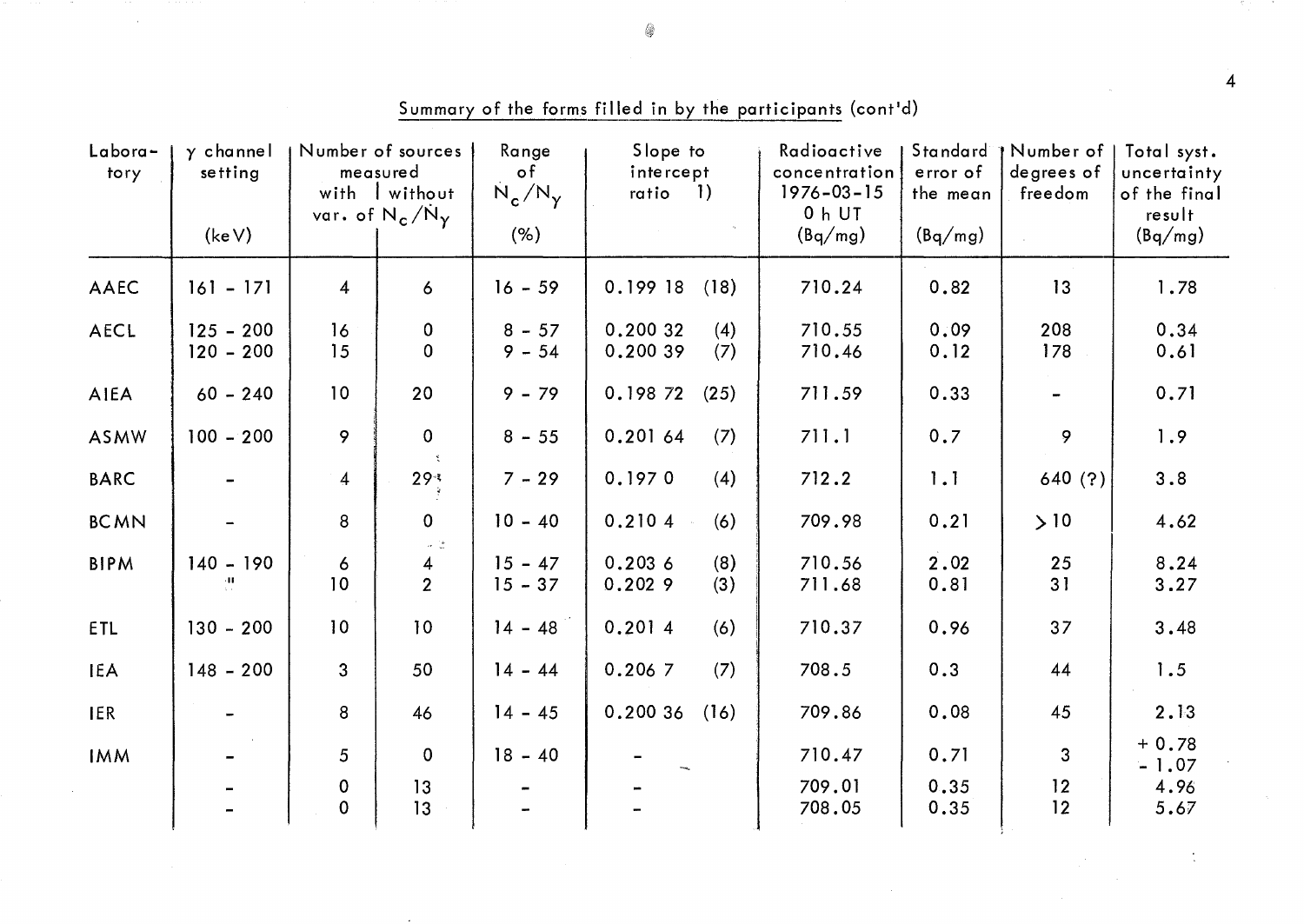| Labora-<br>tory | y channel<br>setting                                        |                                        | <b>Number of sources</b><br>measured<br>with I without<br>var. of $N_c/N_y$ | Range<br>of<br>$N_c/N_v$                        | Slope to<br>intercept<br>ratio 1)    |                          | Radioactive<br>concentration<br>$1976 - 03 - 15$<br>0 h UT | Standard<br>error of<br>the mean         | Number of<br>degrees of<br>freedom               | Total syst.<br>uncertainty<br>of the final<br>result |
|-----------------|-------------------------------------------------------------|----------------------------------------|-----------------------------------------------------------------------------|-------------------------------------------------|--------------------------------------|--------------------------|------------------------------------------------------------|------------------------------------------|--------------------------------------------------|------------------------------------------------------|
|                 | (keV)                                                       |                                        |                                                                             | (% )                                            |                                      |                          | (Bq/mg)                                                    | (Bq/mg)                                  |                                                  | (Bq/mg)                                              |
| IRK             | > 13                                                        | $\mathbf 0$                            | 4                                                                           |                                                 |                                      |                          | 715.0                                                      | 0.4                                      | $\overline{7}$                                   | 4.0                                                  |
| LMRI            | $136 - 216$                                                 | 24                                     | $\mathbf 0$                                                                 | $24 - 52$                                       | 0.2045                               | (40)                     | 708.4                                                      | 0.9                                      | 117                                              | 0.7                                                  |
| <b>NBS</b>      | $113 - 218$<br>$128 - 202$                                  | $\overline{4}$<br>11                   | 0<br>$\mathbf 0$                                                            | $13 - 60$<br>$14 - 74$                          | 0.2028<br>0.1980                     | (1)<br>(2)               | 713.73<br>712.86                                           | 0.16<br>0.26                             | 41<br>36                                         | 3.07<br>3.42                                         |
| <b>NPL</b>      | $100 - 300$<br>프<br>$140 - 190i$<br>$100 - 230$             | 9<br>8<br>9<br>$\overline{7}$          | $\mathbf{I}$<br>2 <sub>1</sub><br>$Q_{\rm c}$<br>$\alpha$                   | $14 - 37$<br>$15 - 32$<br>$15 - 37$<br>$2 - 48$ | 0.2004<br>0.200 2                    | (7)<br>(3)               | 710.1<br>711.6<br>711.45<br>709.58                         | 0.9<br>0.4<br>0.65<br>2.31               | 62<br>38<br>18<br>6                              | 3.1<br>3.5<br>11.4<br>9.3                            |
| <b>NPRL</b>     | photo peak                                                  | 16                                     | $\mathbf{0}_{\pm}$                                                          | $14 - 49$                                       | 0.2483                               | (5)                      | 719.8                                                      | 0.4                                      | 15                                               | 1.1                                                  |
| <b>NRCC</b>     | $130 - 200$<br>$\mathbf{u}$<br>$\mathbf{u}$<br>$\mathbf{u}$ | 10<br>10 <sub>1</sub><br>10<br>10      | $\pmb{0}$<br>$\mathbf 0$<br>0<br>$\mathbf 0$                                | $9 - 50$<br>Ħ<br>$\mathbf{H}$                   | 0.2030<br>0.2029<br>0.2039<br>0.2029 | (4)<br>(4)<br>(3)<br>(3) | 711.9<br>711.7<br>711.4<br>711.5                           | 0.2<br>$\mathbf{H}$<br>$\mathbf H$<br>11 | 9<br>$\mathbf{H}$<br>$\pmb{\Pi}$<br>$\mathbf{H}$ | 1.3<br>1.3<br>1.3<br>1.0                             |
| PTB             | > 130                                                       | 8                                      | $\overline{7}$                                                              | $4 - 23$                                        | 0.200 04                             | (3)                      | 710.51                                                     | 0.36                                     | 51                                               | 1.1                                                  |
| <b>SCK</b>      | $140 - 210$<br>$140 - 210$                                  | $\mathbf 0$<br>$\mathbf 0$<br>$\Omega$ | 25<br>20<br>27                                                              | $11 - 32$<br>$16 - 36$                          | 0.1929<br>0.2018                     | (13)<br>(20)             | 729.2<br>721.8<br>739.3                                    | 3.4<br>4.2<br>3.5                        | 24<br>17<br>26                                   | 2.6<br>2.7<br>8.9                                    |
| <b>UVVVR</b>    | $90 - 230$                                                  | 2 <sup>1</sup>                         | 19                                                                          | $12 - 48$                                       | 0.200                                | (2)                      | 715.85                                                     | 0.24                                     | 18                                               | 5.37                                                 |

Summary of the forms filled in by the participants (cont'd)

◈

arman kajadian.<br>Kabupaten Kalendar

 $\overline{5}$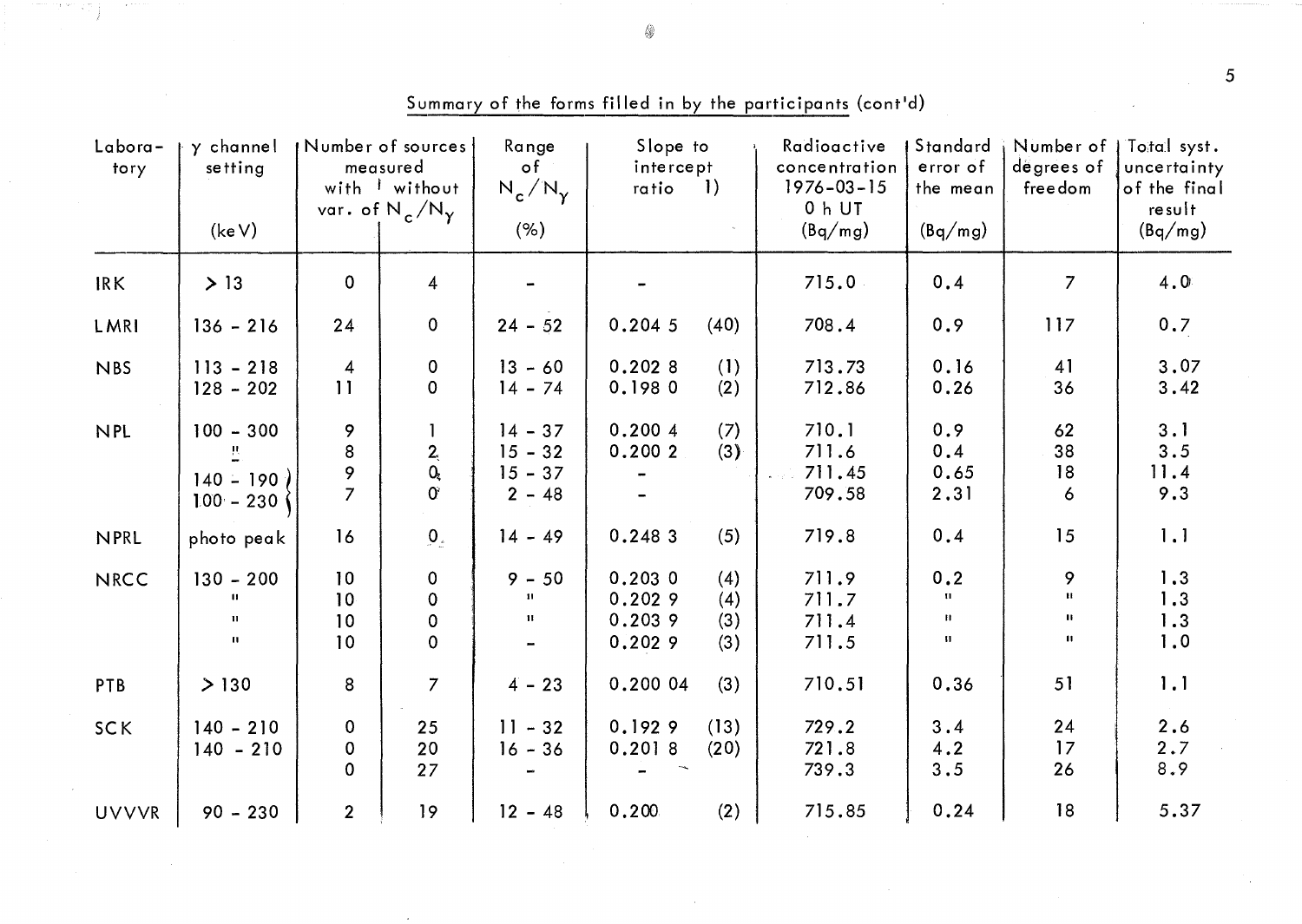# Footnotes for the table:

# "Summary of the forms filled in by the participants"

| $\mathbf{I}$ | LS.<br>Liquid scintillator<br>PC<br>Proportional counter<br>PPC<br>Pressurized proportional counter |
|--------------|-----------------------------------------------------------------------------------------------------|
| 2)           | $\mathsf{Ar} / \mathsf{CH}_4$ stands for 90% argon + 10% methane                                    |
| 3)           | in parentheses the uncertainty in units of the last digit is given                                  |
| 4)           | second ampoule, two electronic systems in parallel                                                  |
| 5)           | se cond ampoule                                                                                     |
| 6)           | from a dilution $28.0765:1$                                                                         |
| 7)           | well-type crystal;<br>well diameter<br>27.36 mm,<br>74.20<br>well depth                             |
| 8)           | with a Be window $48.5$ diam. $\times$ 0.24 mm                                                      |
| 9)           | from a dilution $5.145035:1$                                                                        |
| 10)          | well type                                                                                           |
| 11)          | three units in parallel                                                                             |
| 12)          | using the second ampoule and coincidence system 1                                                   |
| 13)          | u<br>п<br>П<br>$\blacksquare$<br>п<br>11<br>first<br>$\overline{2}$                                 |
| 14)          | 24<br>$4\pi$ PPC- $\gamma$ anti coincidence                                                         |
| 15)          | from dilutions                                                                                      |
| 16)          | Csl(TI)                                                                                             |
| 17)          | each anode consisting of 5 wires                                                                    |

 $\boldsymbol{I}$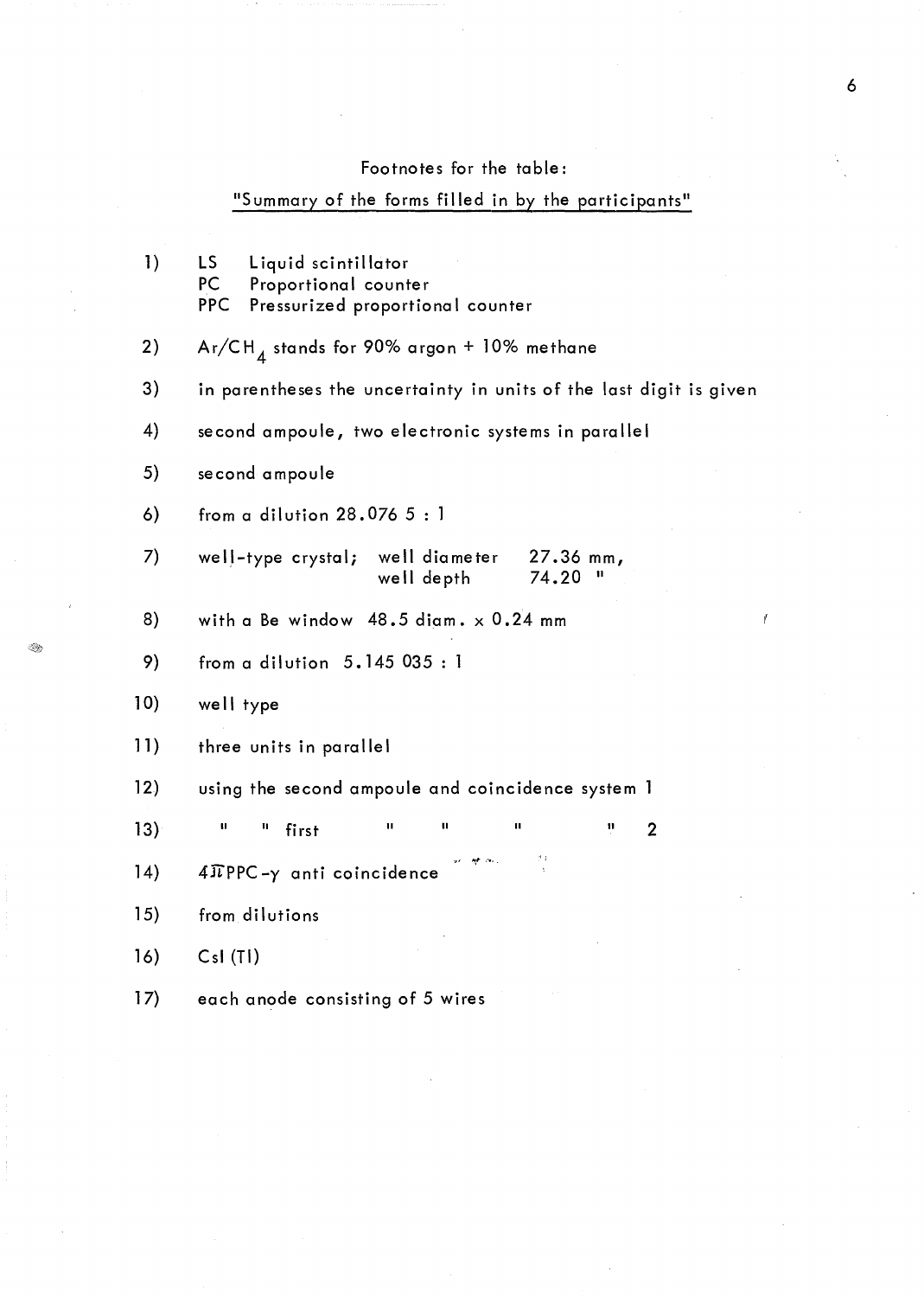

 $\overline{\phantom{0}}$